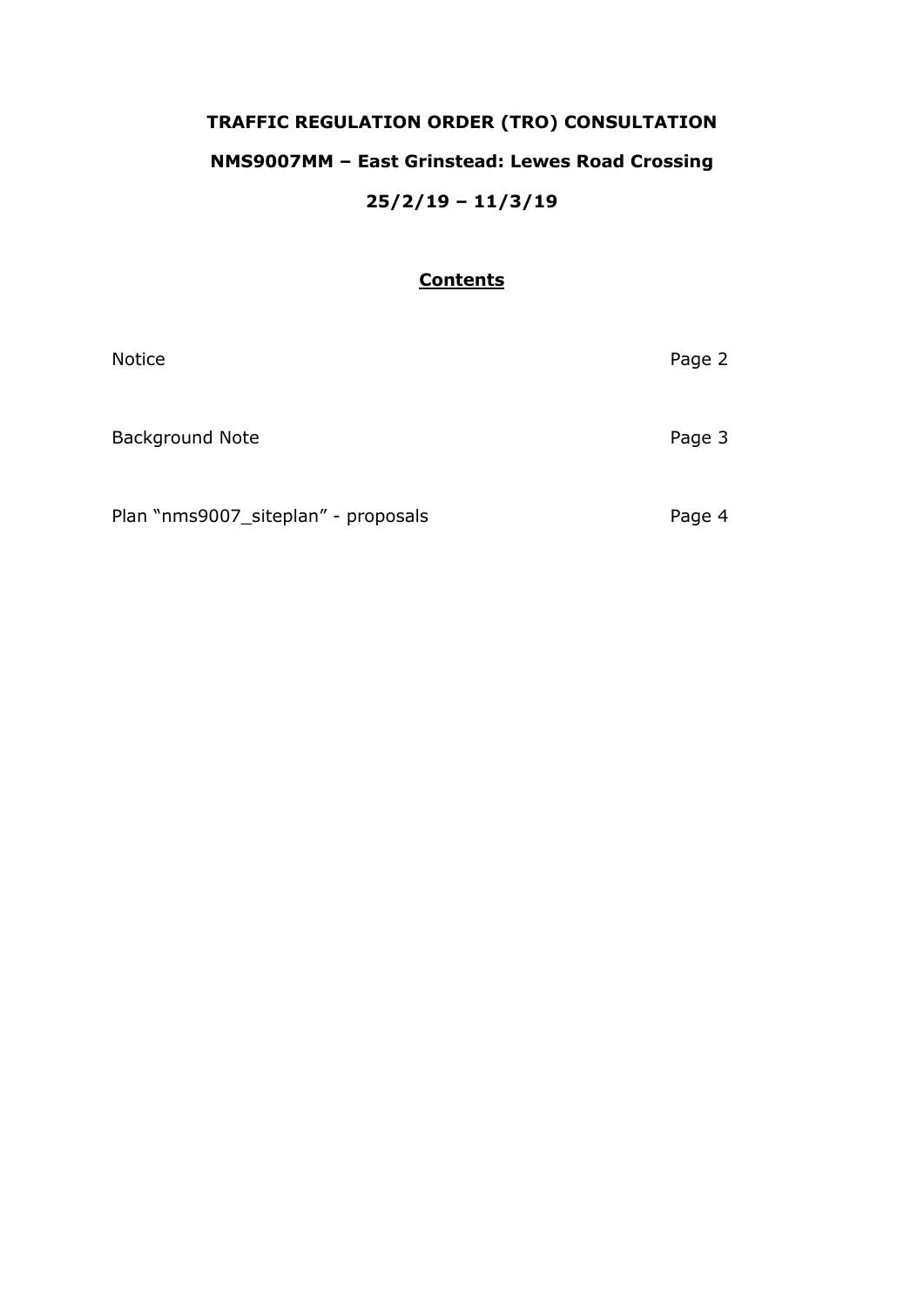## **WEST SUSSEX COUNTY COUNCIL ROAD TRAFFIC REGULATION ACT 1984 - SECTION 23**

# **EAST GRINSTEAD: LEWES ROAD (A22) PEDESTRIAN CROSSING PLACE**

NOTICE is hereby given that West Sussex County Council proposes to install a signalcontrolled pedestrian crossing on Lewes Road (A22), mid-way between its junctions with Bourg-De-Peage Avenue and Herontye Drive.

Documents containing more information about the proposed crossing can be viewed on our website at **[www.westsussex.gov.uk/tro](http://www.westsussex.gov.uk/tro)** from 25 February 2019. The website includes a response form for any comments or objections.

The above documents may also be inspected at East Grinstead Library, 32-40 West Street, East Grinstead from the above date during normal library opening hours, and at County Hall, Chichester, during normal office hours.

Library staff will NOT be in a position to answer questions on the proposal and any enquiries should be addressed to the undersigned.

Any objections or comments about the proposal must be received by 11 March 2019. These may be sent in writing to: TRO Team, West Sussex County Council, The Grange, Tower Street, Chichester, PO19 1RH, by email to: **tro.team@westsussex.gov.uk** or via the response form on the website.

Dated this 25th day of February 2019.

Director of Law & Assurance County Hall Chichester NMS9007-MM

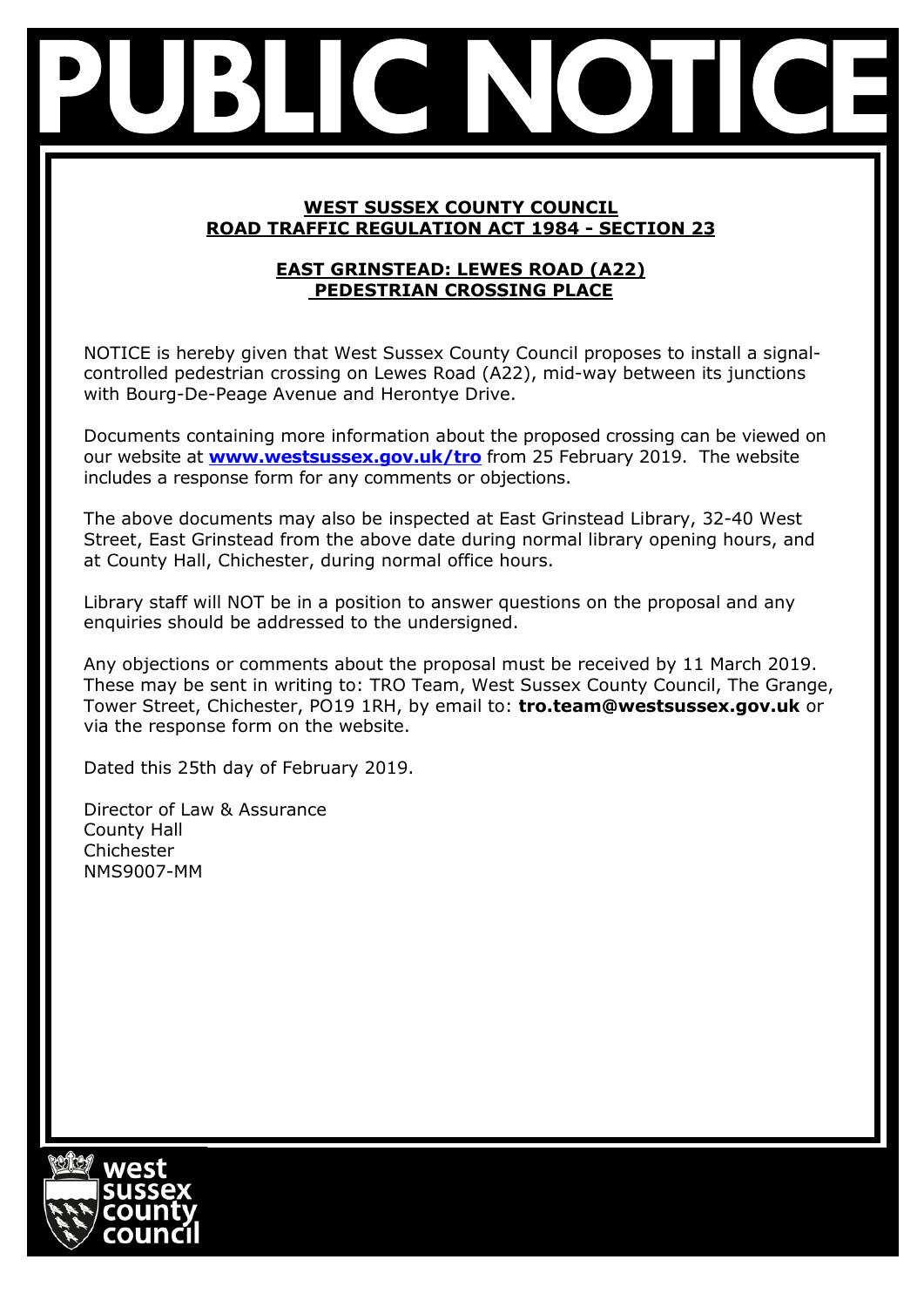# **WEST SUSSEX COUNTY COUNCIL**

#### **Lewes Road, East Grinstead - proposed Toucan Crossing**

## **Background Note**

The scheme was identified by the Sackville School as a high priority within their travel plan and was therefore included into the Local Transport Improvement Programme for delivery in 2019-20.

The proposed pedestrian crossing location will be sited west of the junction with Herontye Drive at the existing uncontrolled crossing location, opposite Sackville School, which has generated a need for a safe area to cross the road.

This location will provide a safe crossing point for local residents and in particular school children who both walk and cycle to and from school.

The crossing will be at 4 meters wide and will incorporate dropped kerbs and tactile paving. There will be six poles with near side push buttons and bleeper units to indicate when it is safe to start to cross.

Kerb side detection would prevent vehicles being stopped if the pedestrian crosses or changes their mind prior to obtaining an invitation, green man, to cross. When operated, tactile cones would activate to indicate to pedestrians with visual impairment that all traffic has been signalled to stop.

Adam Norris 2<sup>nd</sup> January 2019